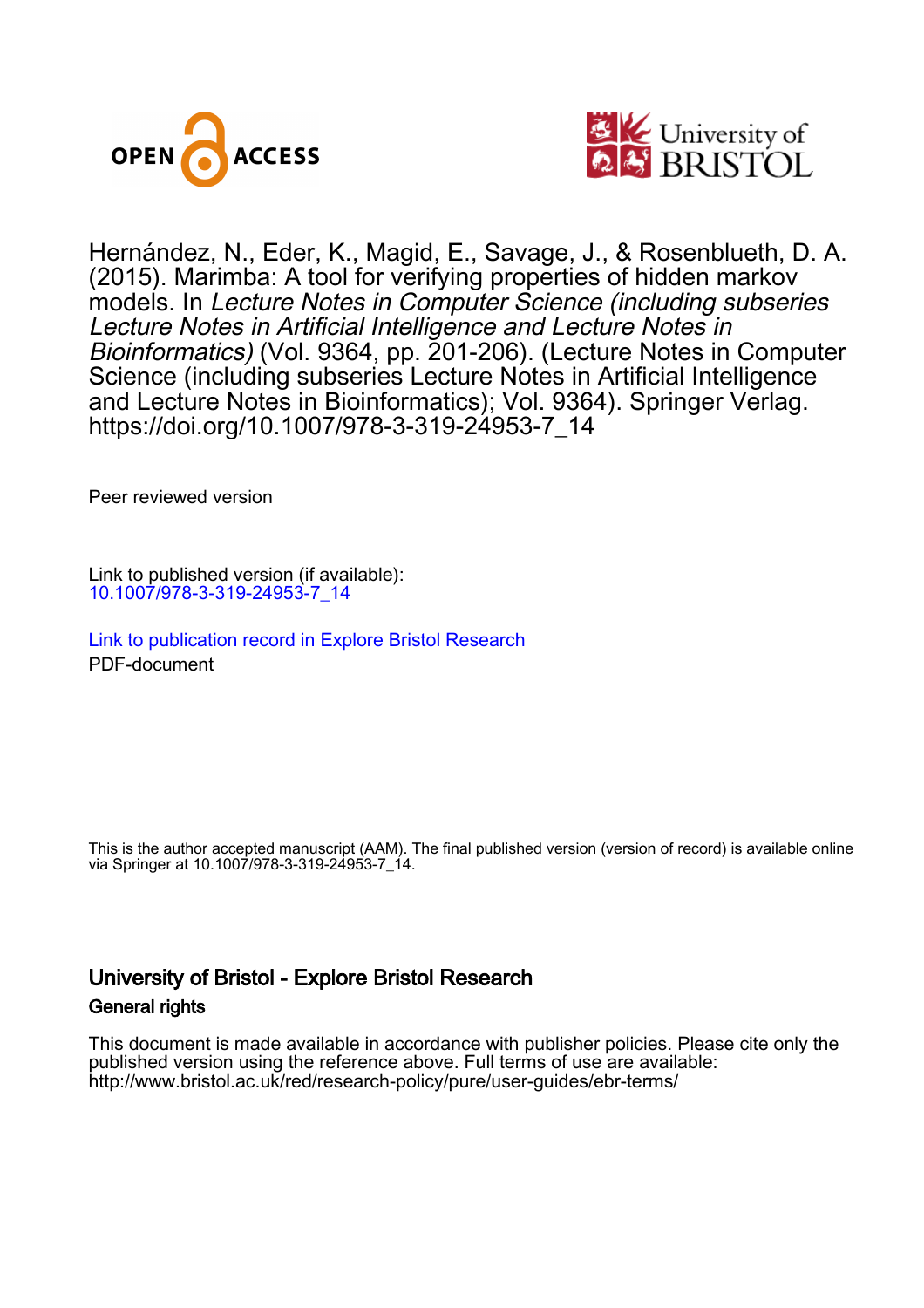## Marimba: A Tool for Verifying Properties of Hidden Markov Models

Noé Hernández<sup>1</sup>, Kerstin Eder<sup>3,4</sup>, Evgeni Magid<sup>3,4</sup>, Jesús Savage<sup>2</sup>, and David A. Rosenblueth<sup>1</sup>

<sup>1</sup> Instituto de Investigaciones en Matemáticas Aplicadas y en Sistemas  $^{\rm 2}$  Facultad de Ingeniería

Universidad Nacional Autónoma de México, D.F., México no hernan@ciencias.unam.mx,savage@servidor.unam.mx,drosenbl@unam.mx <sup>3</sup> Department of Computer Science, University of Bristol, Bristol, BS8 1UB, UK

<sup>4</sup> Bristol Robotics Laboratory, Bristol, BS16 1QY, UK

{Kerstin.Eder,Evgeni.Magid}@bristol.ac.uk

Abstract. The formal verification of properties of Hidden Markov Models (HMMs) is highly desirable for gaining confidence in the correctness of the model and the corresponding system. A significant step towards HMM verification was the development by Zhang et al. of a family of logics for verifying HMMs, called POCTL\*, and its model checking algorithm. As far as we know, the verification tool we present here is the first one based on Zhang et al.'s approach. As an example of its effective application, we verify properties of a handover task in the context of humanrobot interaction. Our tool was implemented in HASKELL, and the experimental evaluation was performed using the humanoid robot BERT2.

## 1 Introduction

A Hidden Markov Model (HMM) is an extension of a Discrete Time Markov Chain (DTMC) where the states of the model are hidden but the observations are visible. Typically, an HMM is studied with respect to the three basic problems examined by Rabiner in [\[1\]](#page-5-0). However, to the best of our knowledge, no actual model checker exists for HMMs despite their broad range of applications, e.g., speech recognition, DNA sequence analysis, text recognition and robot control. We describe in this paper a tool for verifying HMM properties written in the Probabilistic Observation Computational Tree Logic<sup>\*</sup> (POCTL<sup>\*</sup> [\[2\]](#page-6-0)), and use this tool for verifying properties of a robot-to-human handover interaction.

POCTL\* is a specification language for HMM properties. It is a probabilistic version of CTL\* where a set of observations is attached to the next operator. Zhang et al. [\[2\]](#page-6-0) sketched two model checking algorithms for POCTL\*, an "automaton based" approach, and a "direct" approach. We opted for the direct approach both for its lower time complexity and for its clarity, facilitating its correctness proof and its implementation [\[3\]](#page-6-1). This approach produces a DTMC  $\mathcal D$ and a Linear Temporal Logic (LTL) formula  $\phi$ . So the PRISM [\[4\]](#page-6-2) model checker could be used to verify  $\phi$  on  $\mathcal{D}$ . Such a model checker follows an approach whose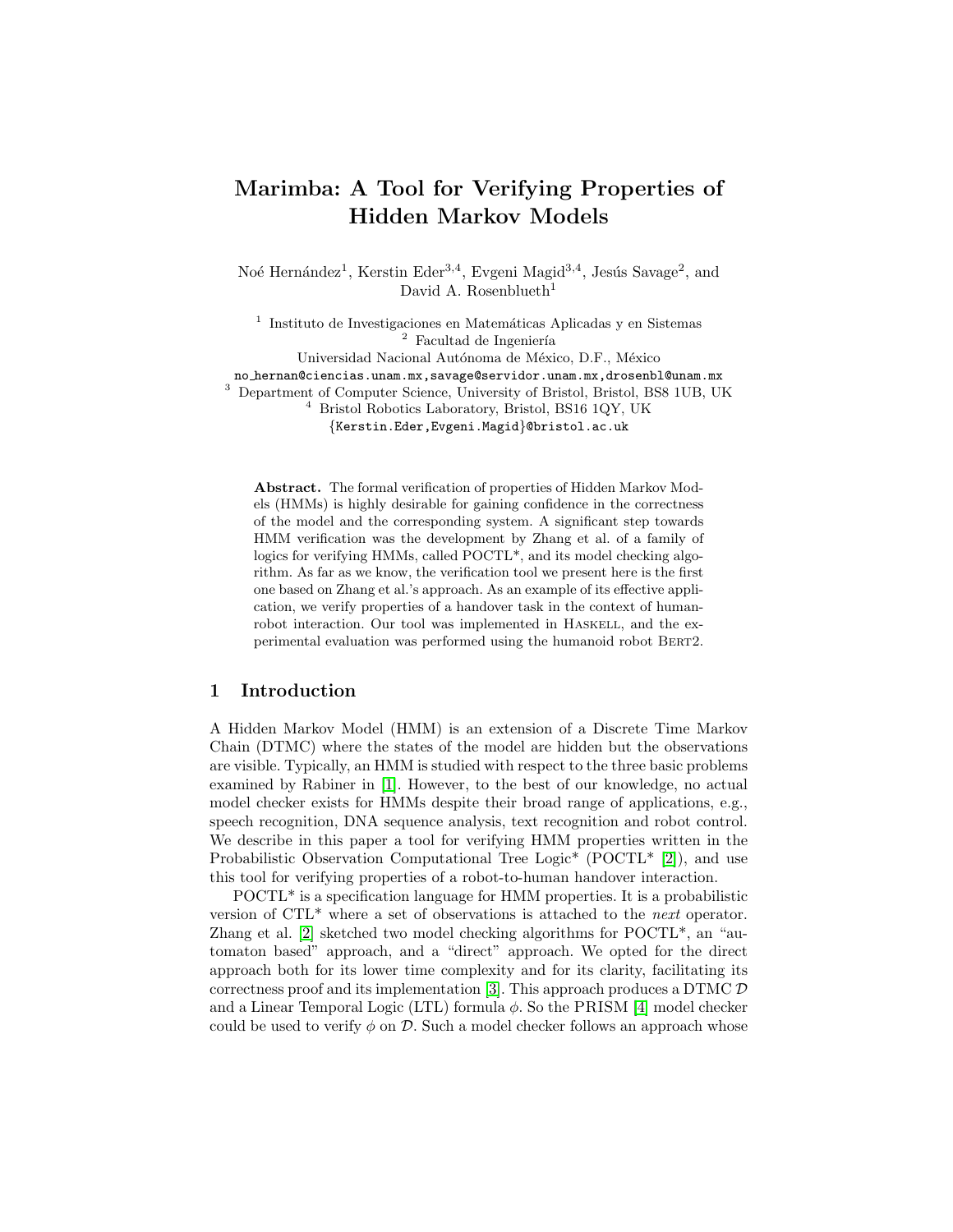complexity is doubly exponential in  $|\phi|$  and polynomial in  $|\mathcal{D}|$ , whereas the direct approach verifies  $\phi$  on  $\mathcal D$  with the method by Courcoubetis et al. [\[5\]](#page-6-3) whose complexity is singly exponential in  $|\phi|$  and polynomial in  $|\mathcal{D}|$ , which is also the final complexity of our tool. This latter method repeatedly constructs a DTMC and rewrites an LTL formula, such that one temporal operator is removed each time while preserving the probability of satisfaction.

We have named our model checker Marimba. A marimba is a xylophone-like musical instrument that is popular in south-east Mexico and Central America. Marimba was implemented in Haskell and compiled with GHCi. Our tool is available for download from <https://github.com/nohernan/Marimba>.

## 2 Tool Architecture and Implementation

Haskell was chosen to code this first version of Marimba since it allows us to work in a high-level abstract layer, by providing useful mechanisms like lazy evaluation and a pure functional paradigm. Furthermore, Haskell excels at managing recursion; this is a valuable aspect because recursive calls are made continuously throughout the execution.

Marimba features a command-line interface. Moreover, instead of working with a command window, a more user friendly and preferable execution is accomplished through the Emacs text editor extended with the Haskell-mode.

#### 2.1 Marimba's Input and Modules

The first input is a .hmm file with the six elements of an HMM  $H$ , namely a finite set of states  $S$ , a state transition probability matrix  $A$ , a finite set of observations  $\Theta$ , an observation probability matrix B, a function L that maps states to sets of atomic propositions from a set  $AP_{\mathcal{H}}$ , and an initial probability distribution  $\pi$ over S. The second input is a POCTL<sup>\*</sup> state formula  $\Phi$  typed in the command window according to the syntactic rules:

$$
\Phi ::= \textsf{true} \mid \textsf{false} \mid a \mid (\neg \Phi) \mid (\Phi \lor \Phi) \mid (\Phi \land \Phi) \mid (\mathcal{P}_{\bowtie p}(\phi)),
$$
\n
$$
\phi ::= \Phi \mid (\neg \phi) \mid (\phi \lor \phi) \mid (\phi \land \phi) \mid (\mathbf{X}_{\text{o}}\phi) \mid (\phi \mathcal{U}^{\leq n}\phi) \mid (\phi \mathcal{U}\phi),
$$

where  $a \in AP_H$ ,  $o \in \Theta$ ,  $n \in \mathbb{N}$ ,  $p \in [0,1]$ , and  $\bowtie \in \{\leq, <, \geq, >\}$ . In addition, we define  $\mathbf{X}_{\Omega}\phi$  as a shorthand for  $\bigvee_{\mathbf{o}\in\Omega}\mathbf{X}_{\mathbf{o}}\phi$  provided  $\Omega\subseteq\Theta$ . We examine below the six HASKELL modules that constitute Marimba.

ModelChecker.hs performs the initial computations of the model checker for POCTL<sup>\*</sup>. It recursively finds a most nested state subformula of  $\Phi$ , not being a propositional variable, and the states of  $H$  that satisfy it. Finding the states that satisfy a state subformula is straightforward when such a subformula is propositional. If, however, the state subformula is probabilistic, the module  $Di$ rectApproach.hs obtains the states satisfying this subformula. Next, we extend the labels of such states with a new atomic proposition a. In  $\Phi$ , the state subformula being addressed is replaced by a. The base case occurs when we reach a propositional variable, so we return the states that have it in their label.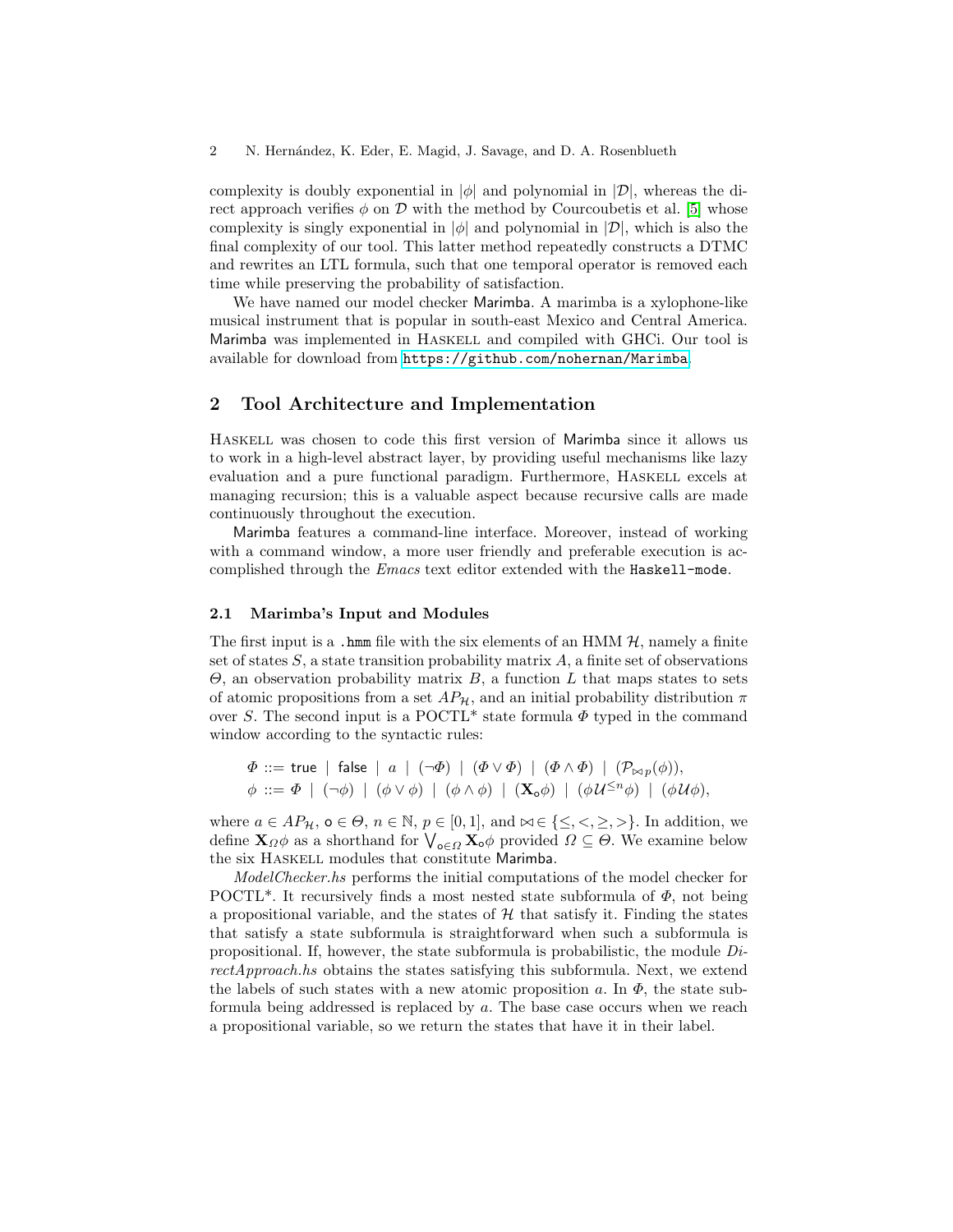DirectApproach.hs transforms the HMM  $H$  into a DTMC  $D$ , and removes from the specification the observation set attached to the *next* operator  $\bf{X}$  by generating a conjunction of the observation-free  $X$  with a new propositional variable. Thus, we obtain an LTL formula that is passed, together with  $D$ , to the module Courcoubetis.hs. The new propositional variables are drawn from the power set of observations. Remarkably, it is not necessary to compute such a power set since the label of a state in  $\mathcal D$  is easily calculated.

Courcoubetis.hs implements a modified version of the method by Courcoubetis et al. to find the probability that an LTL formula is satisfied in a DTMC. In this module, when dealing with the  $\mathcal U$  and  $\mathcal U^{\leq n}$  operators, we apply ideas from [\[6\]](#page-6-4) for computing a partition of states of  $D$ . Moreover, to handle the  $U$  operator we have to solve a linear equation system. To that end, we use the *linearEqSolver* library [\[7\]](#page-6-5), which in turn executes the Z3 theorem prover [\[8\]](#page-6-6).

Lexer.hs and Parser.hs are in charge of the syntactic analysis of the input. Finally, Main.hs is loaded to start Marimba. This module manages the interaction with the user, and starts the computation by passing control to *ModelChecker.hs.* 

In a typical execution, Marimba prompts the user to enter a .hmm file path. Next, our tool asks whether or not the user wants to take into account the initial distribution in the computation of the probability of satisfaction. This choice corresponds to opposite ideas presented in [\[5\]](#page-6-3) and [\[2\]](#page-6-0), i.e., the method by Courcoubetis et al. uses the initial distribution to define their probability measure, contrary to that defined by Zhang et al. Afterwards, a POCTL\* formula has to be entered. Marimba returns the list of states satisfying this formula, and asks the user whether there are more formulas to be verified on the same model.

The .hmm file is simply a text file where the elements of an HMM are defined, e.g., the set of states is defined by the reserved word States, and if the model consists of five states, we write States=5. Likewise, POCTL\* formulas have a natural writing, for example,  $\mathcal{P}_{<0.1}(\mathbf{X}_{\{o_1\}}a)$  is typed as P[<0.1](X\_{1}a).

Our implementation of Marimba in HASKELL makes extensive use of ordinary arrays, which are known for a lack of efficiency in this programming language [\[9\]](#page-6-7). Thus, Marimba presents limitations in practice when considering large models. To better deal with this situation, a future work would consist in coding Marimba in a language like Java and make it a symbolic model checker. Nevertheless, with a high degree of confidence, we can say that this current implementation correctly performs the steps dictated by our version of Zhang et al.'s algorithm, mostly because Haskell provides an abstract and formal coding framework.

## 3 Verification of a Human-Robot Interaction

We applied Marimba to a real-world example, namely the verification of the robot-to-human handover task [\[10\]](#page-6-8) using the robot BERT2 [\[11\]](#page-6-9) at the Bristol Robotics Laboratory (BRL). The robot's decision to release the object during the handover task is determined by an HMM [\[10\]](#page-6-8). Figure [1](#page-4-0) presents the state diagram of the HMM corresponding to the basic handover interaction, where the label  $L(s)$  is defined for each state s.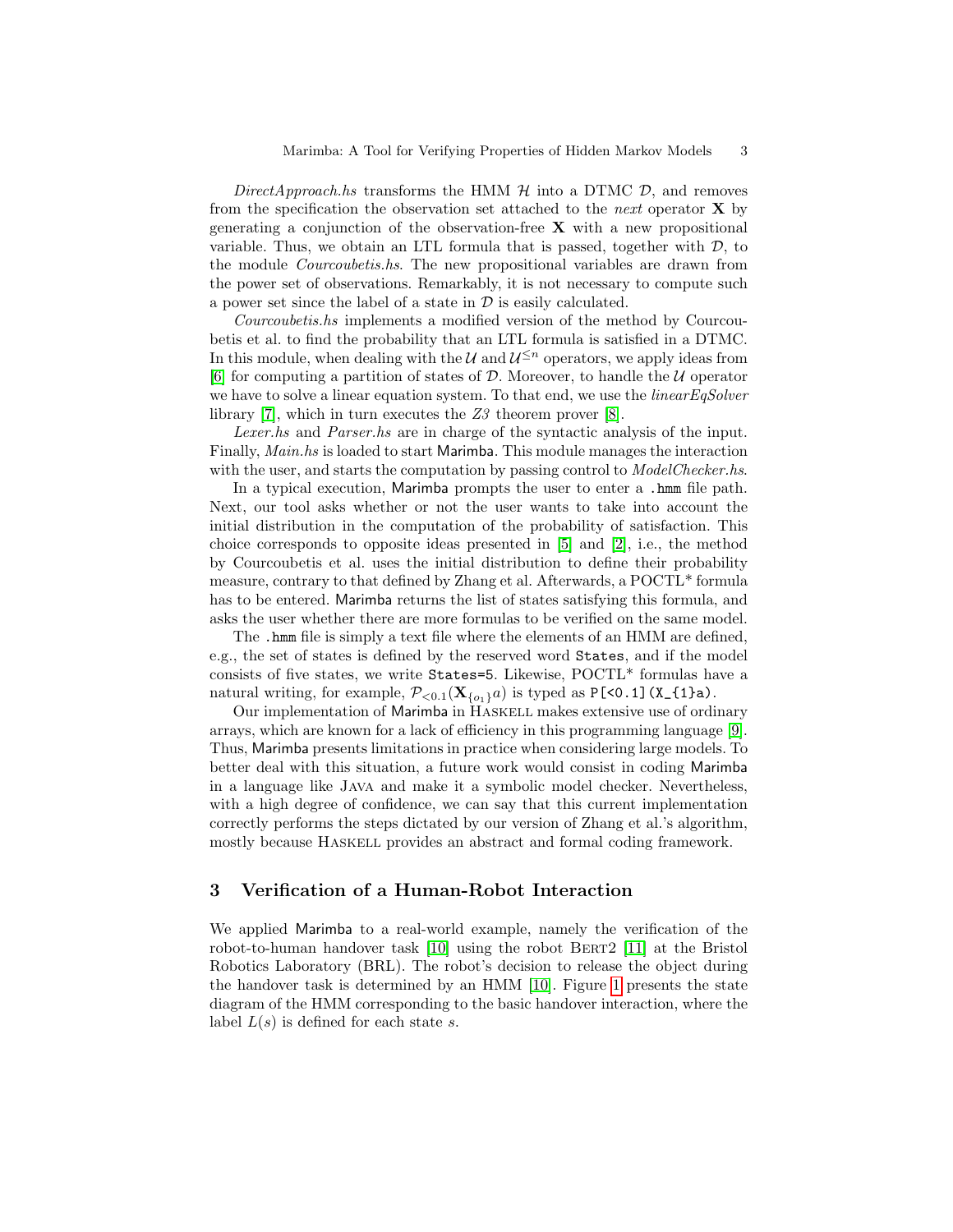#### 4 N. Hern´andez, K. Eder, E. Magid, J. Savage, and D. A. Rosenblueth

We initialise  $A, B$  and  $\pi$  of the HMM for later training as follows. Since the first state of the handover process is Robot not hold, the initial distribution  $\pi$  favours this state above the others. The initialisation of matrix A must encourage the transi-tions shown in Figure [1.](#page-4-0) To initialise  $B$ , we consider as observations the ordered pairs whose first and second components are the index and middle finger metacarpophalangeal joint motor current values, respectively. By the Cartesian product of these values, we obtain 56,404 observations. Since these observations are merged with the states to generate the DTMC passed to Courcoubetis.hs, and the size of a formula could grow considerably by associating the next operator with up to 56,404 obser-



<span id="page-4-0"></span>Fig. 1. The labelled states involved in the basic handover process.

vations, Marimba's execution is not practical under these circumstances. Vector quantisation [\[12\]](#page-6-10) was used to reduce the number of observations to just 13. This method eliminates redundancy by grouping similar pairs in regions. So, we obtained 13 regions of the plane, which were regarded as the observations of the HMM and taken to initialise matrix B. Applying vector quantisation causes a loss in accuracy, as indicated by the computation of the root mean square error. However, we can effectively find observations that are likely to characterise each of the four states of this HMM (see first liveness property below, for example).

To make reliable estimates, we collected observations from 50 handover experiments on Bert2. These observations were used to train the initial HMM with the reestimation method found in the solution of Rabiner's Problem 3 [\[1\]](#page-5-0).

Liveness properties. A liveness property requires that a good thing happens during the execution of a system. For example, we would like to know whether the model generates the sequence of observations  $\mathcal{O} = o_1, o_2, o_3, o_4$  where  $o_1, o_2 \in$  ${3, 4, 6}$  and  $o_3, o_4 \in {3, 4, 11}$ , with probability greater than 0.88, that is,  $P_{>0.88}(\mathbf{X}_{\{3,4,6\}}(\mathbf{X}_{\{3,4,6\}}(\mathbf{X}_{\{3,4,11\}}(\mathbf{X}_{\{3,4,11\}}\text{true}))))$ . Interestingly, this property is a generalisation of Rabiner's Problem 1 [\[1\]](#page-5-0). Marimba's execution for this property is found in Figure [2.](#page-5-1) The inputs are the trained HMM, defined in ModelBert2.hmm, and the previous formula. The output returned by Marimba is State 4. Hence, the model starting at state User grab is likely to generate  $\mathcal{O}$ .

A second liveness property states that with probability at least 0.9, BERT2 releases the object when the user grabs it. The POCTL\* formula for this property is  $P_{\geq 0.9}(\text{rh } \wedge (\text{rh } \mathcal{U}(\text{ug } \wedge \text{ug } \mathcal{U} \text{ rnh}))).$  Marimba outputs State 3, i.e., the specification is satisfied when the starting state is Robot hold. So, we expect BERT2 to hold the object, and let it go when the user grabs it.

Safety properties. A safety property establishes that a bad thing does not occur during the execution of a system. For instance, with probability less than  $0.05$ , BERT2 abandons its serving position with the user not grabbing the object, that is,  $\mathcal{P}_{\leq 0.05}(\text{rh} \wedge \mathbf{X}_{\Theta}(\text{rh} \vee \text{rpu}))$ , where  $\Theta$  is the set of observations. Our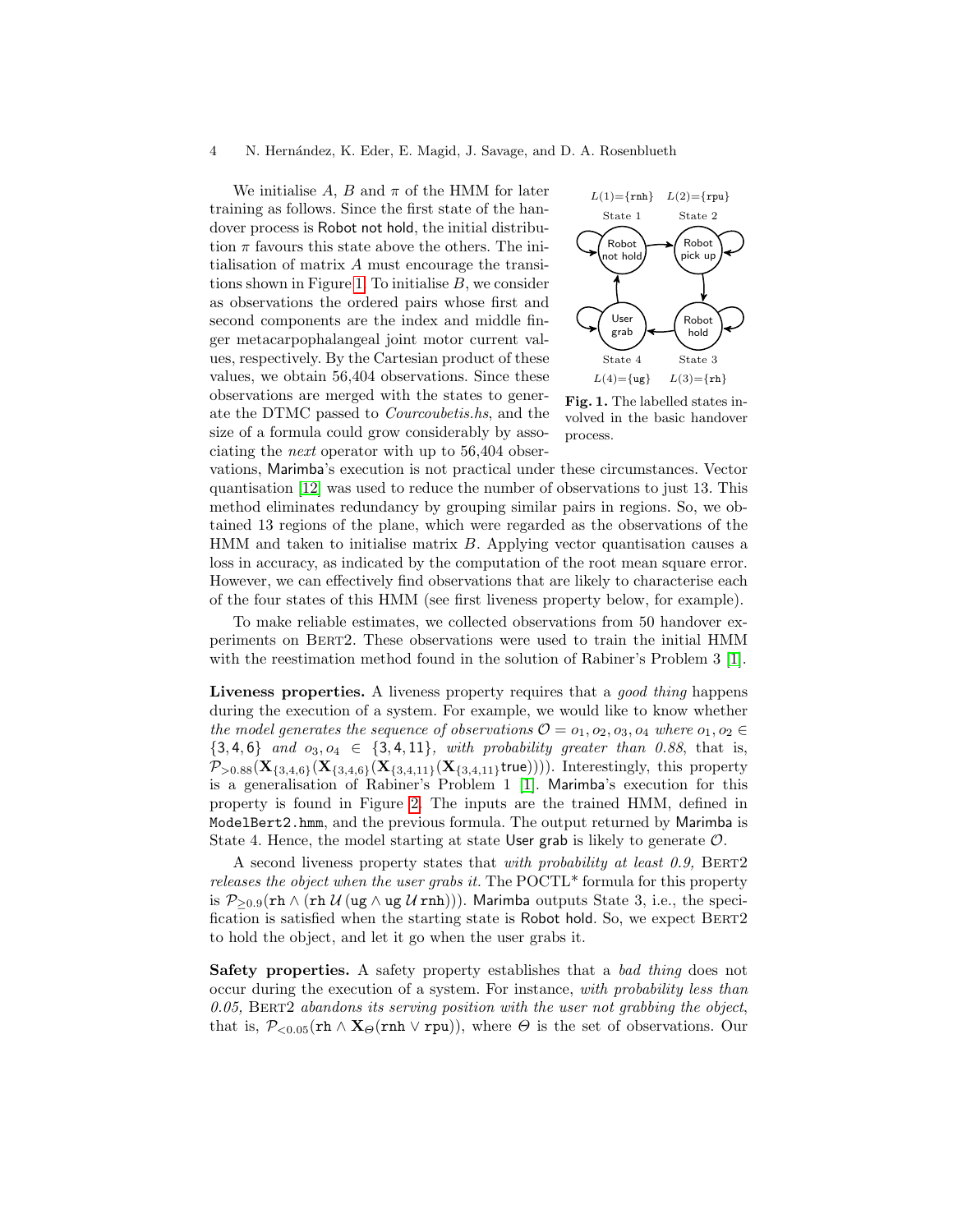```
Main> main
Enter the file name where the HMM is located.
examples/ModelBert2.hmm
Would you like to consider each state as if it were the initial
state, i.e., as if it had initial distribution value equal to 1? y/n: y
Enter the POCTL* formula we are interested in.
P[>0.88] (X_{-}\{3,4,6\}(X_{-}\{3,4,6\}(X_{-}\{3,4,11\}(X_{-}\{3,4,11\}T))))The states that satisfy it are:
(Probability of satisfaction of each state:[4.998198505964186e-10,
            4.08659792160621e-6,7.508994137303159e-3,0.8915357419467848])
[4]
Do you want to continue checking more specifications? y/n: n
```
<span id="page-5-1"></span>Fig. 2. Verifying a property with Marimba.

model checker returns  $\{1, 2, 3, 4\}$  as the set of states satisfying this property. We conclude that it is unlikely that the model, being at state Robot hold, reaches a state other than User grab, that is, Robot not hold or Robot pick up.

The satisfaction of the previous three specifications provides us with confidence that BERT2 reliably performs the handover interaction specified above.

On an Intel®  $\text{Core}^{\text{TM}}$  i3 1.70GHz computer with 4GB in memory, Marimba takes 28.55s to compute the states satisfying the first liveness formula. The time required for checking the other two properties studied here is around 0.06s.

Further examples are given in the examples folder and user's manual that come with Marimba's source code.

### 4 Conclusions

Since the automatic verification of properties of HMMs seems to be an unattended problem, we present here Marimba, a HASKELL implementation of the model checking algorithm for POCTL\* [\[2\]](#page-6-0). This model checking algorithm was slightly modified to carry out its computations in a real program. Marimba's calculation is basically broken out in three stages that are coded in the modules ModelChecker.hs, DirectApproach.hs and Courcoubetis.hs, such that the involved components, steps and transformations are well arranged throughout the implementation. Finally, we have successfully applied Marimba to verify relevant properties of a handover interaction from the robot BERT2 to a human.

Acknowledgements. We gratefully acknowledge support from grants PAPIIT IN113013 and Conacyt 221341, and especially thank the BRL staff for their assistance operating the robot Bert2. E. Magid and K. Eder have been supported, in full and in part, respectively, by the UK EPSRC grant EP/K006320/1 ROBOSAFE: "Trustworthy Robotic Assistants".

## References

<span id="page-5-0"></span>1. Rabiner, L.R.: A tutorial on hidden Markov models and selected applications in speech recognition. Proceedings of the IEEE 77 (1989) 257–286